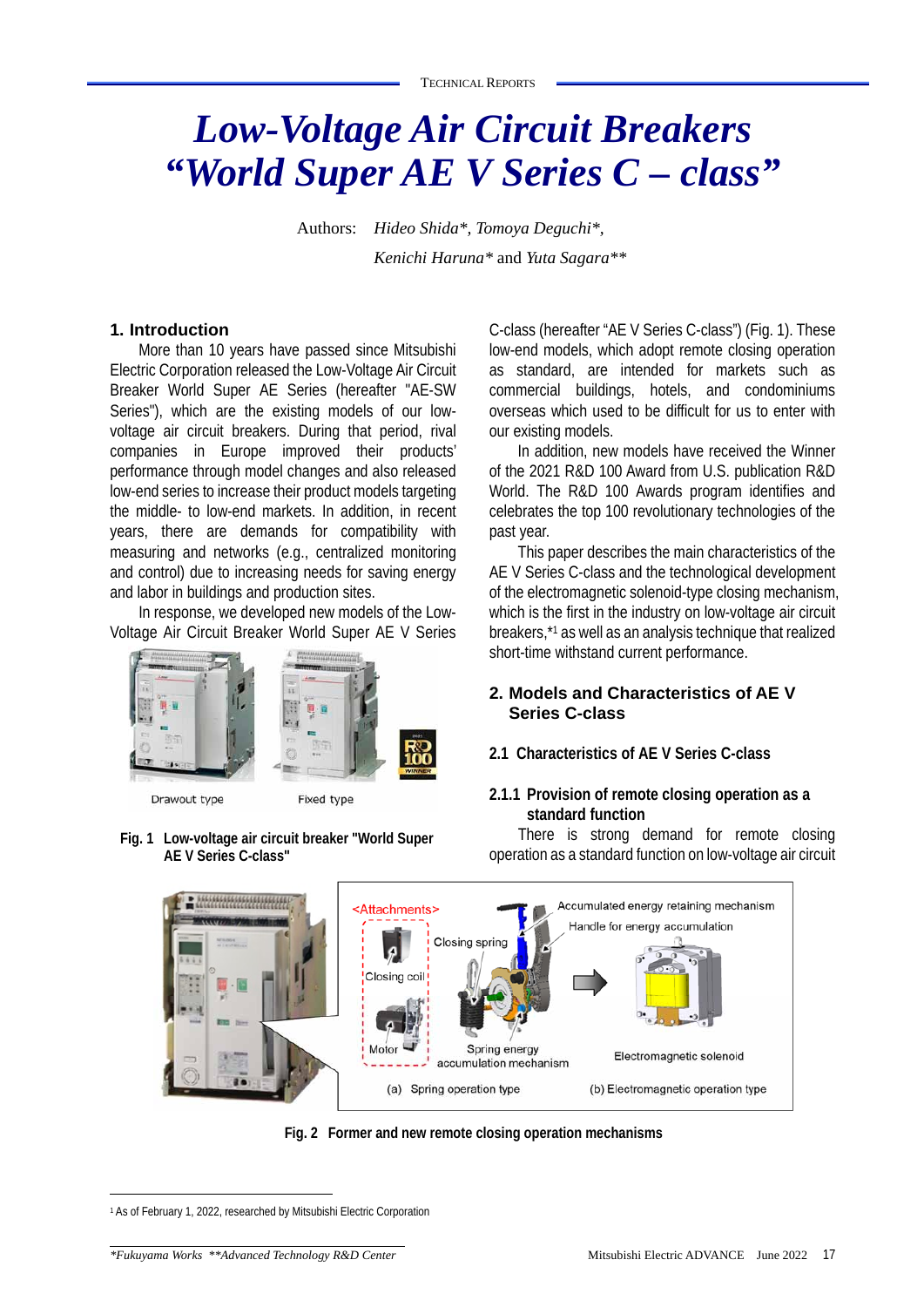breakers to be used on power receiving and distribution panels. For the existing models, in addition to a spring operation mechanism with a closing spring, spring energy accumulation and opening operation are separately required. For this purpose, as shown in Fig. 2, a motor for energy accumulation and a closing coil for opening are used as attachments. To provide remote closing operation as a standard function, it was necessary to combine the aforementioned functions including the spring operation mechanism into one component. Accordingly, we developed an operation mechanism involving an electromagnetic solenoid, which enabled remote closing operation to be provided as a standard function.

## **2.1.2 User-friendly design**

(1) Horizontal / vertical universal terminals

To cope with sudden changes to specifications of power receiving and distribution panels, we developed horizontal / vertical universal terminals structured so as to make it easy to switch main circuit connection terminals between the horizontal and vertical types.

(2) Easier installation of attachments (auxiliary switch (AX), shunt trip device (SHT), and under voltage trip device (UVT))

To save labor in the manufacturing of power receiving and distribution panels, attachments (AX, SHT, and UVT), which are often modified in low-voltage air circuit breakers, have been brought together in the upper section of the main body; the structure allows the cover of only the main body in the applicable section to be separately removed and installed.

# **2.1.3 Reduction of power consumption and the number of parts requiring maintenance and inspections**

The existing AE–SW Series has spring operation mechanisms with closing springs and therefore, before the closing operation, it is necessary to charge the closing spring with a motor (energy accumulation). In comparison, the AE V Series C-class models have electromagnetic solenoid-type operation mechanisms and so do not require charging, reducing power consumption. Furthermore, the new design used for the mechanism section reduces the interruption time during maintenance and inspection, and also the number of parts requiring maintenance and inspection.

# **3. Technical Characteristics of the AE V Series C-class Breakers**

# **3.1 Development of the electromagnetic solenoidtype operation mechanism**

In developing the electromagnetic solenoid-type operation mechanism, it was necessary to minimize the mechanical reaction force applied to the electromagnetic solenoid (optimizing the closing mechanism) and to increase its output. To do this, we developed a robust minimization technique to optimize the closing mechanism and a new structure to increase the output of the electromagnetic solenoids.

#### **3.1.1 Optimization of the closing mechanism**

The closing mechanism was optimized by using a new particle swarm optimization (PSO) method. In this method, for the behavior and balance of forces of the mathematically modeled mechanism, function J, which evaluates the errors from the requirements shown in formula (1), is defined to automatically minimize them. In other words, the method automatically searches for the mechanism layout that matches the requirements. Because there are multiple requirement terms, evaluation function J becomes a multidimensional waveform as shown in Fig. 3. However, this method can search for a minimal solution for the whole instead of a



**Fig. 3 Evaluation function**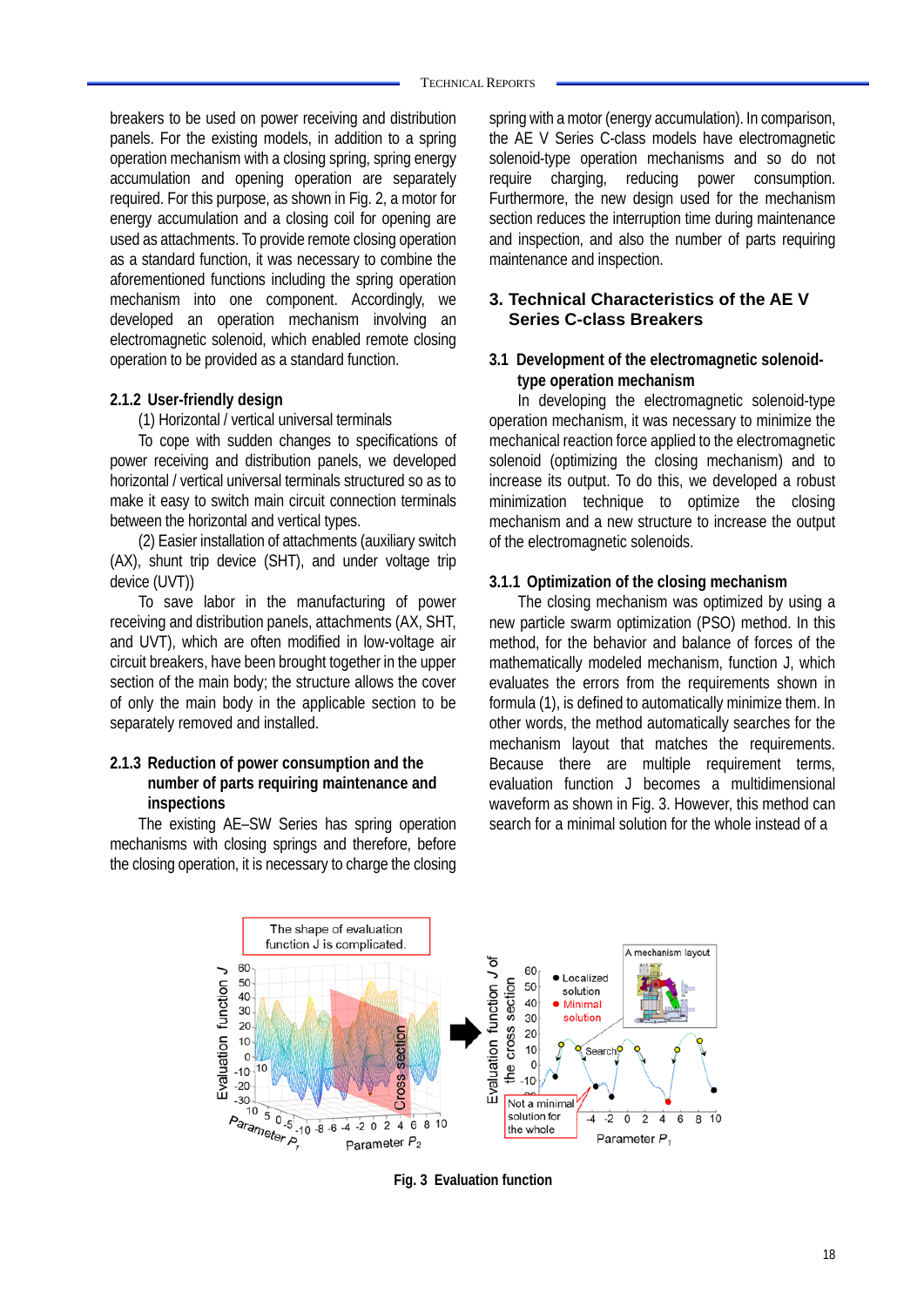localized solution. In addition, evaluation function J includes a term for the mechanical reaction force that is applied to the electromagnetic solenoid; as a result, variations can be reduced including all the requirements compared to general methods.

$$
J = a_1 (L_1 - L_{1\text{max}})^2 + a_2 (L_2 - L_{2\text{max}})^2 \dots + a_n \sum \left( \frac{\partial F}{\partial P_n} \right) \tag{1}
$$

- : Weighting factor of each requirement parameter  $\overline{a}$
- Li : Design value of each requirement parameter
- : Maximum value of each requirement parameter  $L$ imax
- $\overline{F}$ : Mechanical reaction force
- $P_n$ : Location of each mechanism element

#### **3.1.2 Increase in the output of electromagnetic solenoids**

To increase the output of the electromagnetic solenoids, operation in the high coil current region is required. Figure 4 shows typical coil current waveforms. When an electromagnetic solenoid starts operating, the current decreases due to the counter electromotive force of the coil. For example, assuming that the operation start of an electromagnetic solenoid having fast initial motion is A, its operation completion is B, the operation start of an electromagnetic solenoid having slow initial motion is A', and its operation completion is B', then when the iron cores are not magnetically saturated, the output is roughly proportional to the square of the coil currents. Therefore, to increase the output, it is important to increase the current at the time of initial motion (initial motion current).

Figure 5 illustrates a general electromagnetic solenoid and the developed electromagnetic solenoid. A common feature is the tapered adsorption faces of the moving and fixed cores. Compared to flat adsorption faces, the tapered form reduces distance b between the moving and fixed cores, thus reducing the magnetic resistance. Accordingly, when the coil current is at a constant level, the output at the initial location can be



**Fig. 4 Current waveforms of electromagnetic solenoid coils** 

increased. However, in this configuration, the coil current gradually increases as shown in Fig. 4, making the initial motion current lower in the case of the tapered form than the flat form.

To solve this problem, new projections have been provided between the moving and fixed cores. These give magnetic adsorptive power to the moving core at the initial location in the direction opposite to the output direction, which reduces the output and increases the initial motion current. After the moving core starts operating, the clearance between the projections expands, which increases the magnetic resistance and then the magnetic adsorptive power disappears, which increases the output. Figure 6 compares the output at the rated operation voltage of 110 VDC between a general solenoid and the developed solenoid. This structure increases the initial current to approximately 1.7 times (3.0 to 5.2 A), increasing the output by approximately 50% from that of general electromagnetic solenoids.

## **3.2 Analysis technique to realize short-time withstand current performance**

#### **3.2.1 Short-time withstand current performance**

Short-time withstand current performance refers to the performance of stably passing a short-circuit current from when the short-circuit current occurs to when it is





**Fig. 5 Schematic diagrams of electromagnetic solenoids**

**Fig. 6 Comparison of output of electromagnetic**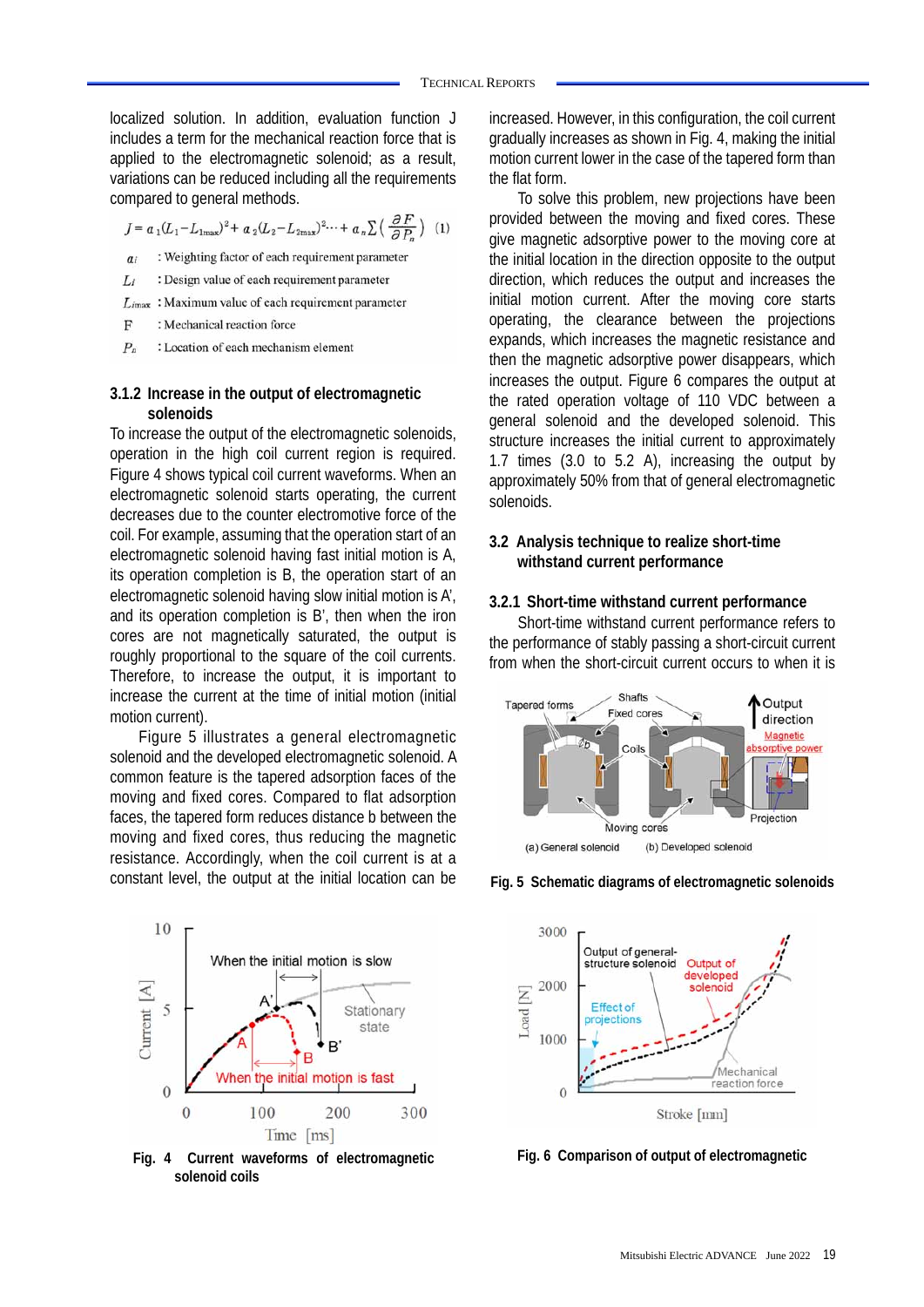

**Fig. 8 Analytical model of mechanism** 

cut off by a breaker, etc. The AE V Series C-class models have a short-time withstand current performance of one second when the short-circuit current is 50 kArms. During this period, the Lorentz force of several hundred to several thousand N that is generated on the energized conductor needs to be controlled to prevent arc flashing caused by improper contact between the contact points, damage to resin parts due to stress concentration, and other factors.

To achieve this, electromagnetic field analysis and mechanism analysis were linked to quantify the behavior of parts when a short-circuit current was passed, and also the generated stress. By controlling these, the shorttime withstand current performance was realized.

## **3.2.2 Electromagnetic field analytical model for short-time withstand currents**

Electromagnetic field analysis software was used to quantify the Lorentz force when a short-circuit current was passed. Figure 7 shows the analytical model. A flexible conductor is joined to a contact arm; for each phase, five sets of them are arranged in series for each pole. As input conditions, the three-phase short-circuit current was set at 50 kArms considering the transient current. The distribution of the current (shunt) branched out to each flexible conductor was analyzed and timeseries data on the Lorentz force generated in the X, Y, and Z directions was output. Each flexible conductor receives Lorentz force in the Y direction in the magnetic fields on the current paths at the terminal sections. In addition, for each flexible conductor, Lorentz force in the X direction (direction to attract each other) is generated by the branched shunt current. The magnetic fields of the short-circuit currents carried by the other phases also influence the Lorentz force in the X direction.

For this analysis, in order to analyze the distribution of the current in the flexible conductors accurately, the skin effect was considered and the contact resistance